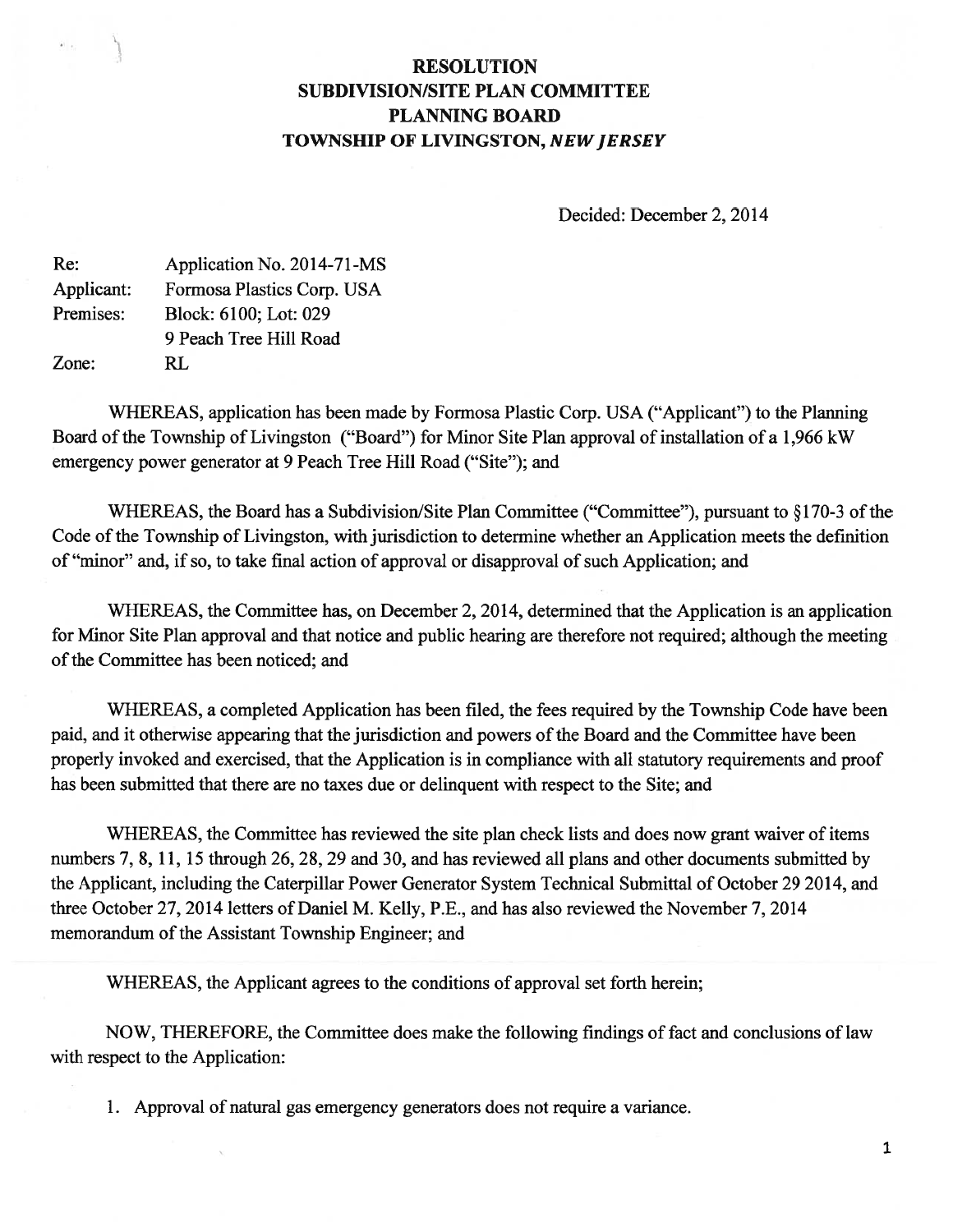- 2. Installation of one (1) 1,966 kW generator as shown on the Applicant's plans is approved subject to the following conditions:
	- A. The generator shall be installed with <sup>a</sup> sound attenuated enclosure that will ensure that generated sound does not exceed 85 dB(A) at a distance of 23 feet and does not exceed 65 dB(A) at any property line of the Site.
	- B. The generator and/or enclosure finish shall be ACS Manufacturing, Inc. color Precision Tan ACSDTM-03-14.
	- C. The location to which the existing shed will be relocated shall be shown on the plans.
	- D. The number of parking spaces required and the number to be provided, including all handicap and van accessible parking spaces required by the Barrier Free Subcode, shall be shown on the plans and demonstrate that no parking variance is required.
	- E. Generator testing shall, Applicant take place at 7:30 A.M.
	- F. Applicant shall revise the plans to show these agreed conditions and to comply with all comments and recommendations of the Assistant Township Engineer in the November 7, 2014 memorandum and shall reply in writing to that memorandum.
	- G. After installation of the generator, Applicant shall submit to the Township Engineer certification by an acoustical engineer acceptable to the Township Engineer certification that the sound generation limits have been met.
	- H. No permits shall be issued until Conditions D and F have been met.
	- I. Numbers 6, 8, 10, 11 and 19 the Board's Model Conditions of Approval attached hereto are hereby incorporated herein.

RADna

Richard Dinar, Chairman Subdivision/Site Plan Committee

Peter M. Klein, Chairman Planning Board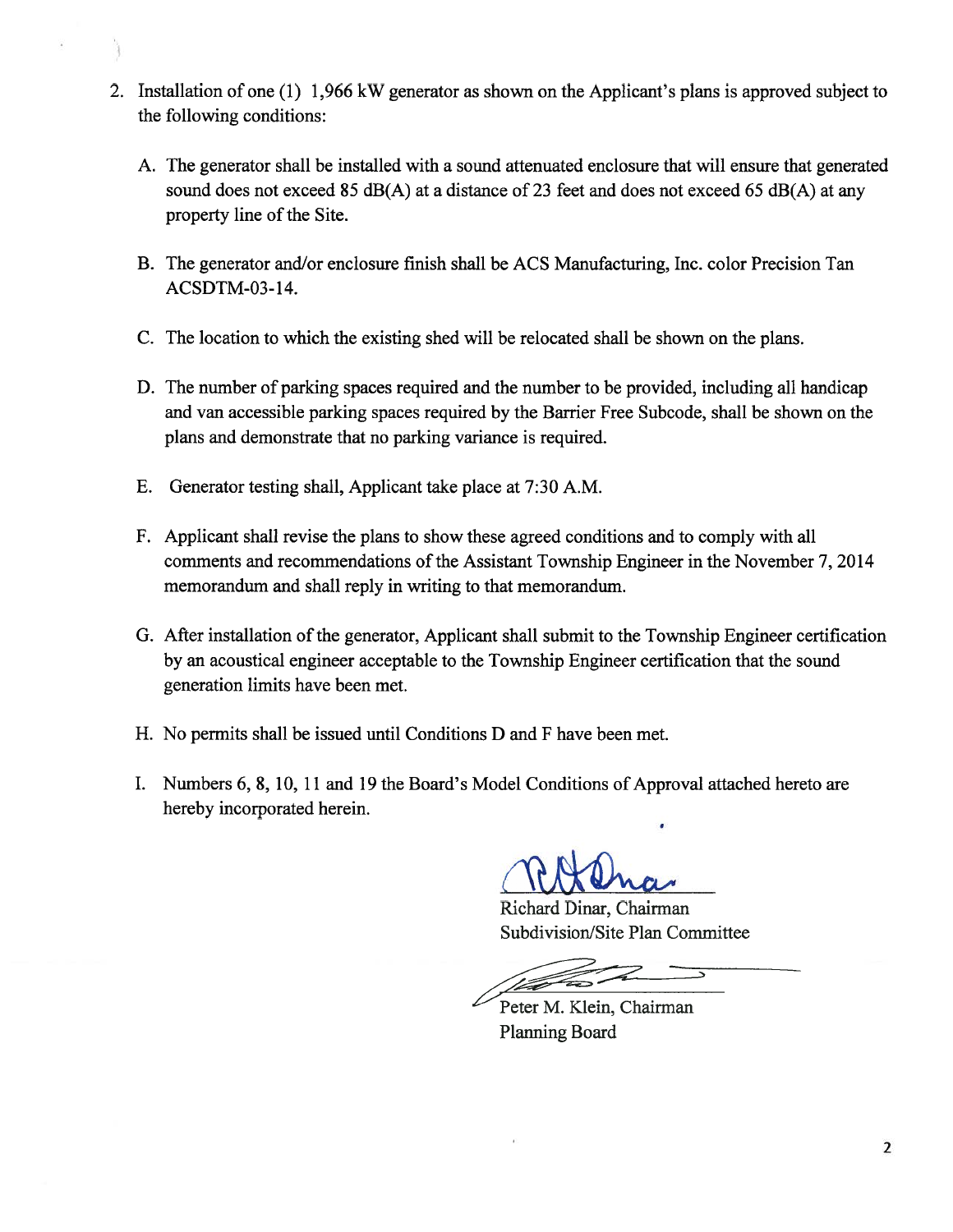I hereby certify this to be a true and accurate copy of the Resolution adopted by the Subdivision /Site Plan Committee of the Planning Board of the Township of Livingston on December 2, 2014 by the affirmative votes of Members Richard Dinar, Peter Klein, Samuel Ratner and Alternate No. 2 Wishnew (in place and stead of Member Meade).

Jackie Coombs-Hollis Planning Board Secretary

## PLANNING BOARD MODEL CONDITIONS OF APPROVAL

## 6. Final Plans

Prior to the issuance of any Township permit for demolition of any structure, preparation of the Site, or construction of any improvement:

> a. The full text of all of the conditions of this approval, and all plan changes agreed to in the course of the hearing, shall be set out on final plans submitted to the Construction Official, the Township Engineer and the Board Secretary; and

> b. Such final plans shall have been reviewed by the Board Secretary or the Board's Planning Consultant for determination of whether the plans conform to the Board's approvals and shall then have been signed by the Board Chairman, the Board Secretary and the Township Engineer.

> c. Such final plans shall comply with the Uniform Construction Code and the Barrier Free Subcode as then in force in the State of New Jersey. If, during performance of work pursuant to the Board's resolution and permits that have been issued, field conditions indicate need for change(s), such need shall be called to the attention of both the Construction Official and the Township Engineer for approval of any such change before it is implemented. If any such change is significant, permission to amend the Site Plan may have to be sought from the Planning Board. Until all requirements under approved plans and the Uniform Construction Code, including accessibility requirements, have been completed or bonded, any certificates of occupancy issued shall be temporary certificates only.

#### 8. Guarantees and Bonds

a. The approval of this Application is subject to the posting, with terms acceptable to the Township Engineer, of any and all required performance guarantees, bonds, soil erosion and sediment control approvals, and any other requirements of Township ordinances prior to the issuance of any permits for commencement of site preparation or construction.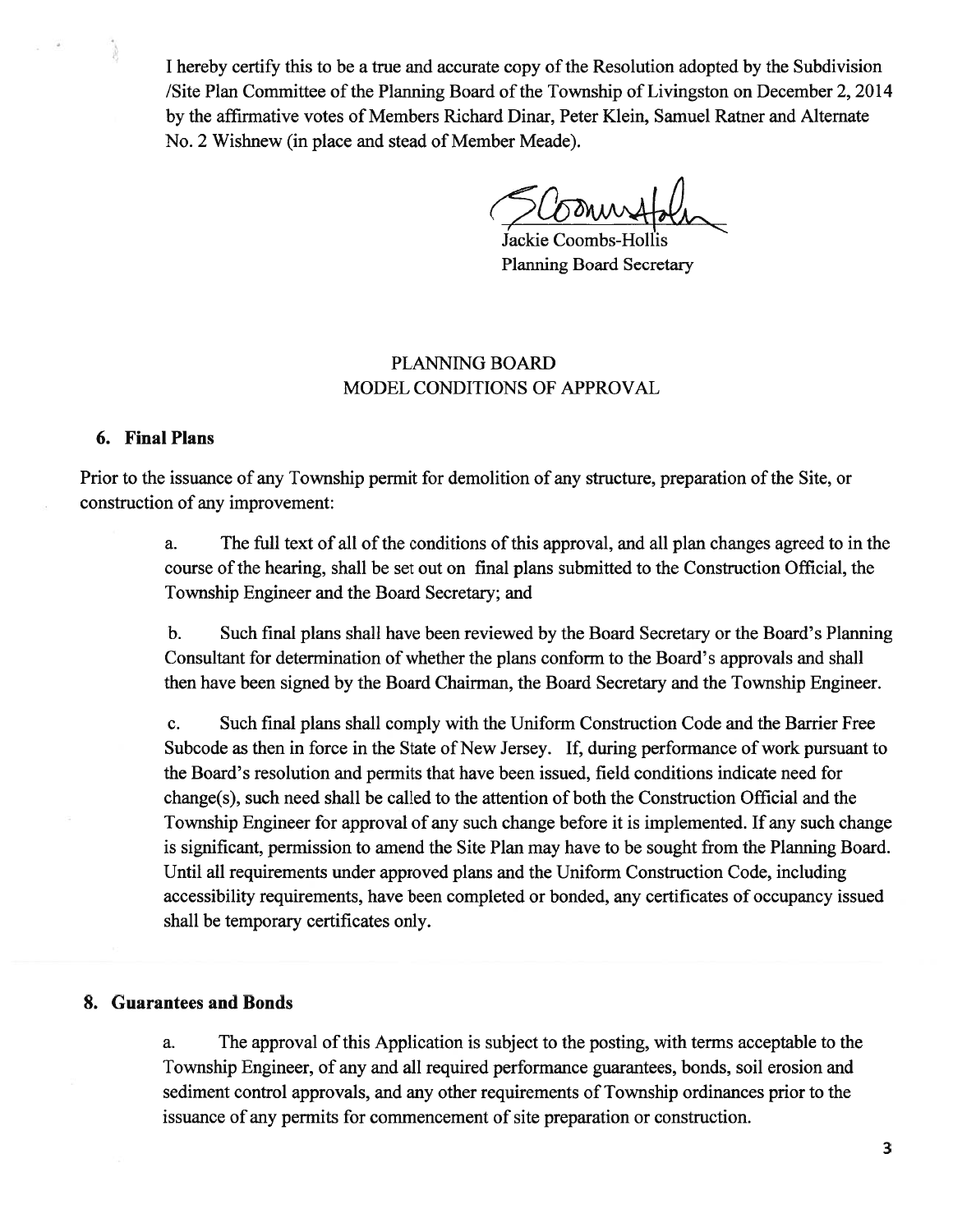b. This approval is also conditioned upon the Applicant's providing, prior to issuance of the first Certificate of Occupancy, <sup>a</sup> performance guarantee acceptable to the Township Engineer for any aspects of the approved landscaping or fencing that has not been completed by the time of issuance of such certificate.

#### 10. Noise

- a. No site preparation, demolition or construction activity shall be performed on the Site on Sundays, or before 7:30 a.m. or after 5:00 p.m. on weekdays, or before 9:00 a.m. or after 5:00 p.m. on Saturdays or federal holidays.
- b. All vehicles and motorized machinery operated on the Site shall be equipped with properly operating mufflers.
- c. No site preparation, demolition or construction activity (other than authorized blasting) shall produce, at the property line, (i) continuous airborne sound at <sup>a</sup> sound level in excess of 65 dBa, or which has an octave band sound pressure level in decibels which exceeds the standards provided in 32 N.J.R. 2230 et. seq., or (ii) impulsive sound in air which has <sup>a</sup> peak sound pressure level in excess of 80 decibels, or (iii) impulsive sound in air which repeats more than four times in any hour and has <sup>a</sup> peak sound pressure level in excess of 50 decibels.
- d. Relief from these noise conditions may be permitted, temporarily, by the Township Engineer upon his finding that <sup>a</sup> circumstance constituting an emergency exists and necessitates such permission.

## 11. Other Governmental Approvals

a. Applicant shall comply with all applicable Federal, State and local laws and regulations and obtain any other governmental approvals required for implementation of this application as approved. If any other governmental agency or authority grants <sup>a</sup> waiver of or variance from any law, rule or regulation, or imposes any condition or requirement, which affects this approval or any of the conditions contained herein, then this Board shall have the right to review such action as it relates to this Board's approval or conditions and to modify, amend or revoke its approval and/or conditions.

b. No Township permit for demolition of any structure, or preparation of the Site or construction of any improvement shall be issued until proof of request for such required approvals and any action thereupon, shall have been presented to the Construction Official and the Board Secretary by the Applicant.

## 19. As-built Plans